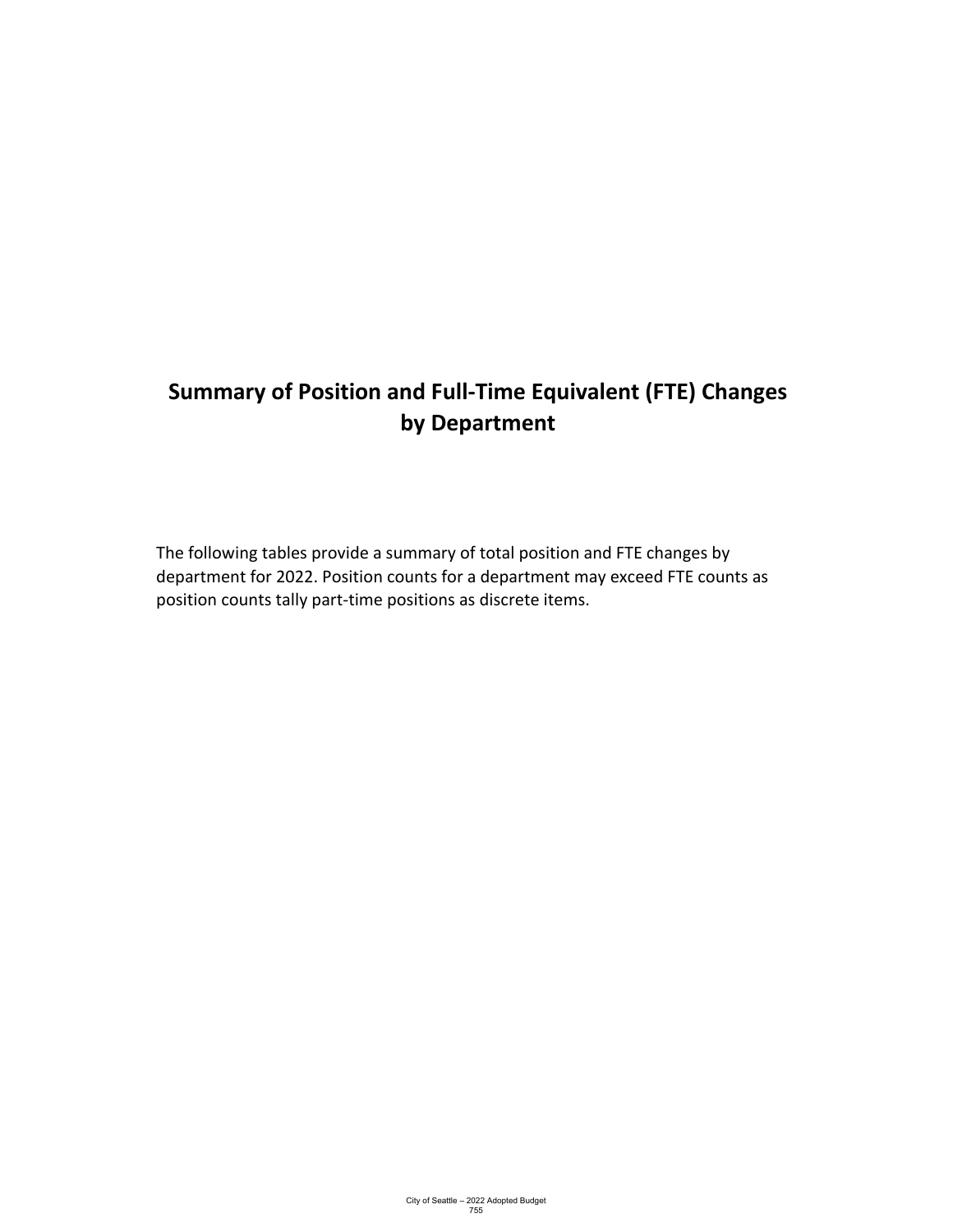### (A)  $(B)$  (B)  $(C) = (A) + (B)$ **Department 2021 Adopted Total 2022 Adopted Changes 2022 Adopted Budget** | 36 | 7 | 43 Civil Service Commissions **2** 0 2 2 Community Police Commission **1** 9 0 0 9 Community Safety and Communications Center 1 173 174 Department of Construction and Inspections 1 431 and 467 Department of Education and Early Learning 111 11 11 8 119 Department of Neighborhoods and the set of the set of the set of the set of the set of the set of the set of the set of the set of the set of the set of the set of the set of the set of the set of the set of the set of the Department of Parks and Recreation 1,011 1,011 15 1,026 Economic and Revenue Forecasts 0 2 2 Employees' Retirement System **1** 28 (1) 27 Ethics and Elections Commission 1 9 11 2 11 Finance and Administrative Services **623** 1 626 Human Services Department 1 1 399 2 399 2 301 Law Department 204 204 9 213 Legislative Department 101 101 101 101 101 Office for Civil Rights 39 Office of Arts and Culture 1 1 41 43 Office of Economic Development 1 36 4 40 Office of Emergency Management 15 15 15 0 15 Office of Hearing Examiner **1** 5 0 5 Office of Housing 47 5 52 Office of Immigrant and Refugee Affairs 10 10 12 12 12 Office of Intergovernmental Relations 1 1 1 9 1 1 10 Office of Labor Standards 30 4 34 Office of Planning and Community Development | 43 | 6 | 49 Office of Sustainability and Environment 1 32 0 0 32 Office of the City Auditor **10** 10 10 10 10 Office of the Employee Ombud 1 4 2 6 Office of the Inspector General 15 15 18 Office of the Mayor **40** and the Mayor **40** and the Mayor **40** and the Mayor **40** and the Mayor **40** Seattle Center 227 (1) 226 Seattle City Light 1,799 1 1,808 Seattle Department of Human Resources 162 162 164 166 Seattle Department of Transportation 1961 157 1,118 Seattle Fire Department 1,194 1,194 4 1,198 Seattle Information Technology (17)  $\vert$  659 Seattle Municipal Court **216** 1 217 Seattle Police Department 1 2,032 (252) 1 3,780

### **Summary of Position Changes by Department**

| <b>Total Budgeted Positions</b>        | 12,117 | 242 | 12,359 |
|----------------------------------------|--------|-----|--------|
| Seattle Firefighters' Pension Fund     |        |     |        |
| Seattle Police Relief and Pension Fund |        |     |        |
| Seattle Public Library                 | 664    |     | 664    |
| <b>Total Citywide Positions</b>        | 12,788 | 242 | 13,030 |

Seattle Public Utilities 1,448 1,448 1,448 1,485

#### **Notes**

**Firefighters' Pension Fund, Police Relief and Pension Fund, and Seattle Public Library positions:** Personnel figures are for informational purposes only. The Library's position list is established by the Library Board of Trustees, and positions for the Police and Firefighter Pension funds are set by their respective board members.